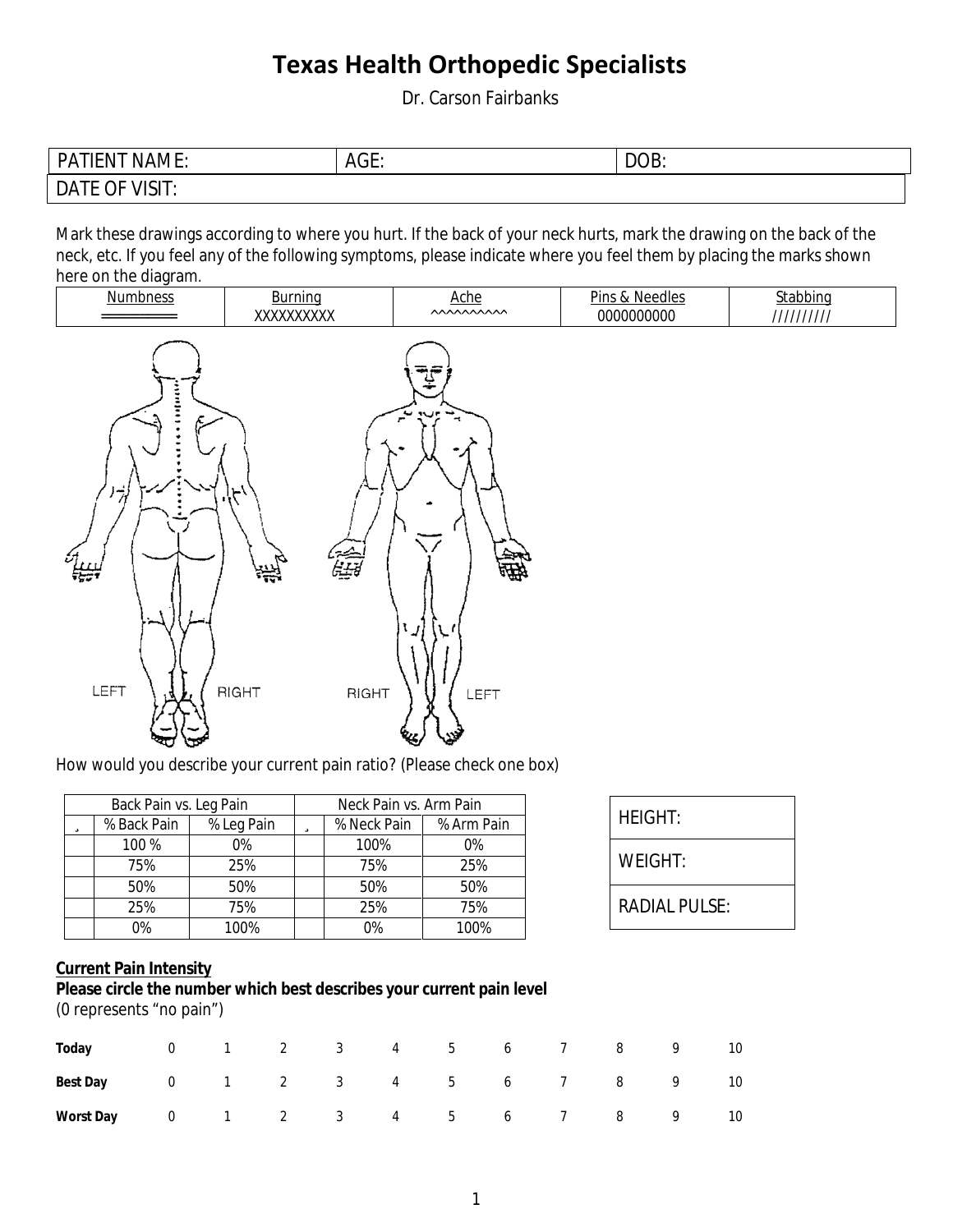Dr. Carson Fairbanks

| <b>PATIENT NAME:</b>         |                                          |                                                |             |                                                                                                                    | DOB: |             |    |                    |                                                                                                                                                    |
|------------------------------|------------------------------------------|------------------------------------------------|-------------|--------------------------------------------------------------------------------------------------------------------|------|-------------|----|--------------------|----------------------------------------------------------------------------------------------------------------------------------------------------|
| Sex:                         | M or F                                   | Age:                                           |             | <b>Dominant Hand</b>                                                                                               |      |             |    | R or L             | <b>Date Your Pain Started:</b>                                                                                                                     |
|                              |                                          |                                                |             | <b>Name of Physician</b>                                                                                           |      |             |    |                    |                                                                                                                                                    |
| Orthopedics?                 |                                          | Which physician referred you to Fort Worth     |             | <b>Office Address</b>                                                                                              |      |             |    |                    |                                                                                                                                                    |
|                              | What is the main reason for your visit?  |                                                |             |                                                                                                                    |      |             |    |                    |                                                                                                                                                    |
|                              | What are your present symptoms?          |                                                |             |                                                                                                                    |      |             |    |                    |                                                                                                                                                    |
|                              | Describe how the injury occurred?        |                                                |             |                                                                                                                    |      |             |    |                    |                                                                                                                                                    |
|                              | of this injury? If yes, please describe. | Did you sustain any other injuries at the time |             | r Yes                                                                                                              | r    | No          |    |                    |                                                                                                                                                    |
| Is this injury work related? |                                          |                                                |             | r Yes                                                                                                              |      | r No        |    | r Unsure           |                                                                                                                                                    |
| compensation hearing?        | Is here any upcoming worker's            |                                                | r           | Yes                                                                                                                |      | r No        | r. | <b>Unsure</b>      |                                                                                                                                                    |
|                              | Do you have a lawyer for your injury?    |                                                |             | r Yes                                                                                                              |      | r No        | r  | <b>Unsure</b>      |                                                                                                                                                    |
|                              |                                          | Did an automobile accident cause your pain?    |             | r Yes                                                                                                              |      | r No        |    | r Unsure           |                                                                                                                                                    |
|                              | <b>Description of the accident</b>       |                                                |             |                                                                                                                    |      |             |    |                    |                                                                                                                                                    |
|                              |                                          |                                                |             |                                                                                                                    |      |             |    |                    |                                                                                                                                                    |
|                              | Were you wearing a seatbelt?             |                                                |             | Yes                                                                                                                |      | No          |    |                    |                                                                                                                                                    |
|                              | Is there upcoming litigation?            |                                                |             | r Yes                                                                                                              | r    | No          |    |                    |                                                                                                                                                    |
|                              | Do you get leg pain as you walk?         |                                                |             | r Yes                                                                                                              |      | r No        |    |                    |                                                                                                                                                    |
|                              | How far can you walk? (check one box)    |                                                |             | r Less than<br>1 block                                                                                             |      | $r$ 1 block |    | $r$ 5-10<br>blocks | r more than 1 mile                                                                                                                                 |
| pain get better?             |                                          | If you sit down after you walk, does your leg  |             | r Yes                                                                                                              | r    | No          |    |                    |                                                                                                                                                    |
| (check one box)              |                                          | How long have you had your current pain?       | r<br>r<br>r | r Unknown<br><b>About 1 Day</b><br>r <b>About 3 days</b><br><b>About 1 week</b><br>About 1 month<br>About 3 months |      |             | r  |                    | r <b>About 6 months</b><br>r About 6 months to 1 year<br>r About 1 to 2 years<br>r About 2 to 3 years<br>About 3 to 5 years<br>r More than 5 years |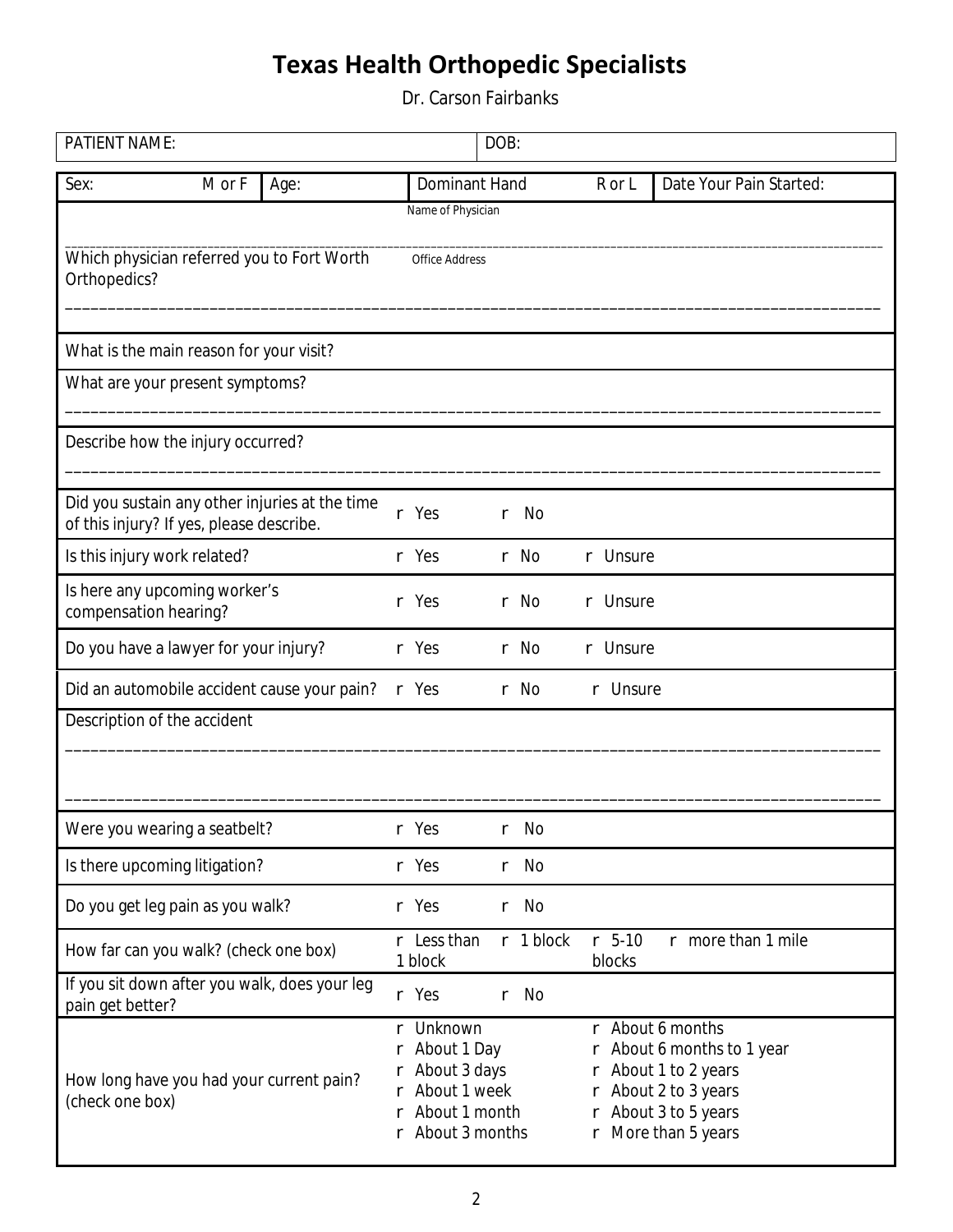Dr. Carson Fairbanks

| <b>PATIENT NAME:</b>                                                                                                   |                                                        | DOB:                            |        |                                                                      |               |                                                       |                               |
|------------------------------------------------------------------------------------------------------------------------|--------------------------------------------------------|---------------------------------|--------|----------------------------------------------------------------------|---------------|-------------------------------------------------------|-------------------------------|
| Have you recently or are you now experiencing<br>numbness and/or tingling in your leg, foot, arm or<br>hand?           |                                                        | r Yes                           |        | r No                                                                 |               | r Right                                               | r Left                        |
| If yes, in which body part?                                                                                            |                                                        |                                 |        |                                                                      |               |                                                       |                               |
| Have you recently or are you now experiencing<br>weakness in your arms?                                                |                                                        | r Yes                           |        | r No                                                                 |               | r Right                                               | r Left                        |
| In your legs?                                                                                                          |                                                        | r Yes                           |        | r No                                                                 |               | r Right                                               | r Left                        |
| Have you experienced any of the following changes<br>in urination?                                                     |                                                        | r <b>Increased</b><br>frequency |        | r <b>Inability to</b><br>hold urine                                  | $\Gamma$      | Dribbling after $\Gamma$ Cannot pass<br>voiding       | urine                         |
| Have you experienced any of the following changes<br>in your bowels?                                                   |                                                        | r Constipation r Diarrhea       |        |                                                                      |               | r Loss of control                                     |                               |
| Have you noticed changes in sexual function?                                                                           |                                                        | r Yes                           |        | r No                                                                 |               |                                                       |                               |
| If yes, what?                                                                                                          |                                                        |                                 |        |                                                                      |               |                                                       |                               |
| Do you have headaches?                                                                                                 |                                                        | r Yes                           |        | r No                                                                 |               |                                                       |                               |
| Have you recently been depressed because of your<br>pain?                                                              |                                                        | r Yes                           | r      | No                                                                   | r             | <b>Sometimes</b>                                      |                               |
| Does the pain wake you up at night?                                                                                    |                                                        | r Yes                           |        | r No                                                                 |               |                                                       |                               |
| How many hours per night do you sleep?                                                                                 |                                                        |                                 |        |                                                                      |               |                                                       |                               |
| Is the pain in your back and neck constant or<br>intermittent?                                                         | r                                                      | Constant                        | r      | <b>Intermittent</b>                                                  |               |                                                       |                               |
| Is the pain in your leg and arm constant or<br>intermittent?                                                           | r.                                                     | Constant                        | r      | <b>Intermittent</b>                                                  |               |                                                       |                               |
| Which word in each group best describes your<br>pain?                                                                  | r                                                      | r Dull<br><b>Sharp</b>          | r<br>r | <b>Superficial</b><br>Deep                                           | r<br>$\Gamma$ | <b>Burning</b><br><b>Throbbing</b><br><b>Shooting</b> | r Stabbing<br>r <b>Aching</b> |
| Does the pain keep you from participating in<br>activities you enjoy?                                                  |                                                        | r Yes                           |        | r No                                                                 |               |                                                       |                               |
| Is your pain severe enough to consider surgery?                                                                        |                                                        | r Yes                           |        | r No                                                                 |               |                                                       |                               |
| Please mark the activities that make your pain worse                                                                   |                                                        |                                 |        |                                                                      |               |                                                       |                               |
| <b>Standing</b><br>r Sitting<br>r<br>Lying on your side<br>Lying on your back<br>r<br>r Coughing/Sneezing<br>r Lifting |                                                        | r                               |        | r Leaning forward<br>Lying on your stomach<br>r Getting out of bed   |               | r Walking<br>r Driving                                |                               |
|                                                                                                                        | Please mark the activities that make your pain better: |                                 |        |                                                                      |               |                                                       |                               |
| <b>Standing</b><br>r Sitting<br>r<br>Lying on your side<br>Lying on your back<br><b>Coughing/Sneezing</b><br>r Lifting |                                                        |                                 |        | r Leaning forward<br>r Lying on your stomach<br>r Getting out of bed |               | r Walking<br>r Driving                                |                               |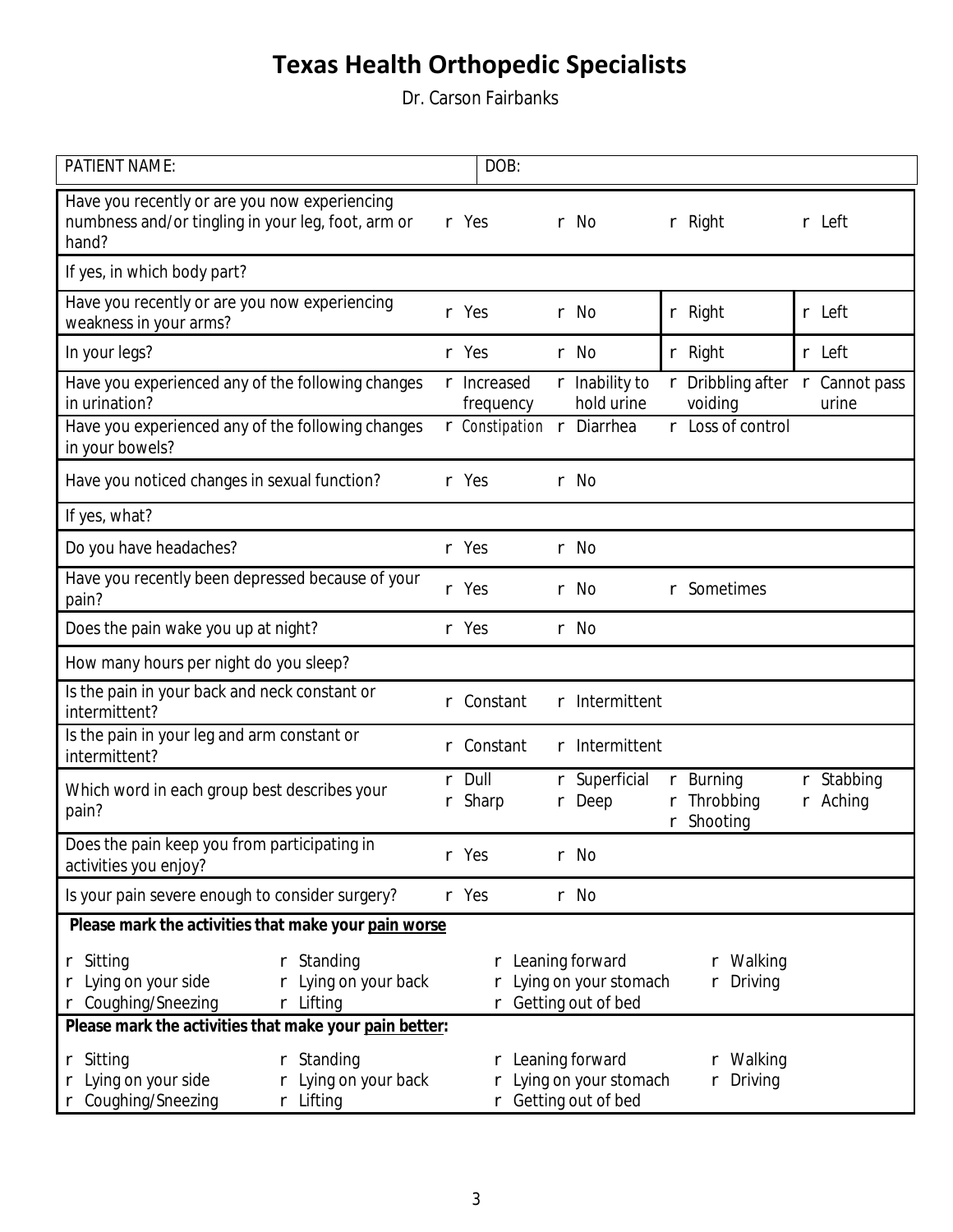Dr. Carson Fairbanks

| <b>PATIENT NAME:</b> | $\bf{D}$<br>DС<br>VD |
|----------------------|----------------------|
|                      |                      |

Please check the boxes next to those treatments you have used for your present condition. Then indicate whether the treatment was helpful or not helpful.

| <b>Treatment</b>                                                   | <b>Helpful</b> | <b>Not Helpful</b> |
|--------------------------------------------------------------------|----------------|--------------------|
| Physical therapy If so, how many visits?                           |                |                    |
| Hot packs/ice, massage, muscle stimulation, ultrasound, etc.       |                |                    |
| <b>Exercise for proper posture (stabilization)</b>                 |                |                    |
| <b>Exercise to build strength/endurance (bike, treadmill, etc)</b> |                |                    |
| <b>Back School Education</b><br>r                                  |                |                    |
| Work hardening/conditioning                                        |                |                    |
| <b>Traction</b>                                                    |                |                    |
| <b>Chiropractic Adjustment</b>                                     |                |                    |
| <b>Acupuncture</b>                                                 |                |                    |
| <b>Epidural Injection</b> If so, how many visits have you had?     |                |                    |
| <b>TENS Unit</b>                                                   |                |                    |
| <b>Pain Medicine</b>                                               |                |                    |
| <b>Prednisone</b>                                                  |                |                    |
| <b>Brace</b>                                                       |                |                    |

### Please mark the following tests you have undergone for your present condition

| <b>Test</b>              | Date of Testing | <b>Location of Testing</b><br>(Hospital etc.) | Place a check for those results<br>you will bring or have sent to THC |
|--------------------------|-----------------|-----------------------------------------------|-----------------------------------------------------------------------|
| Regular spine x-ray      |                 |                                               |                                                                       |
| <b>CT</b> Scan           |                 |                                               |                                                                       |
| <b>MR</b><br>r.          |                 |                                               |                                                                       |
| <b>Myelogram</b><br>r    |                 |                                               |                                                                       |
| <b>EMG</b> (needle test) |                 |                                               |                                                                       |
| Discogram                |                 |                                               |                                                                       |
| <b>Bone Scan</b>         |                 |                                               |                                                                       |

Have you had back or neck problems before? If yes, describe below. r Yes r No

| <b>Description of Injury</b> | <b>Description of Injury</b> | <b>Months off Work</b> |
|------------------------------|------------------------------|------------------------|
|                              |                              |                        |
|                              |                              |                        |
|                              |                              |                        |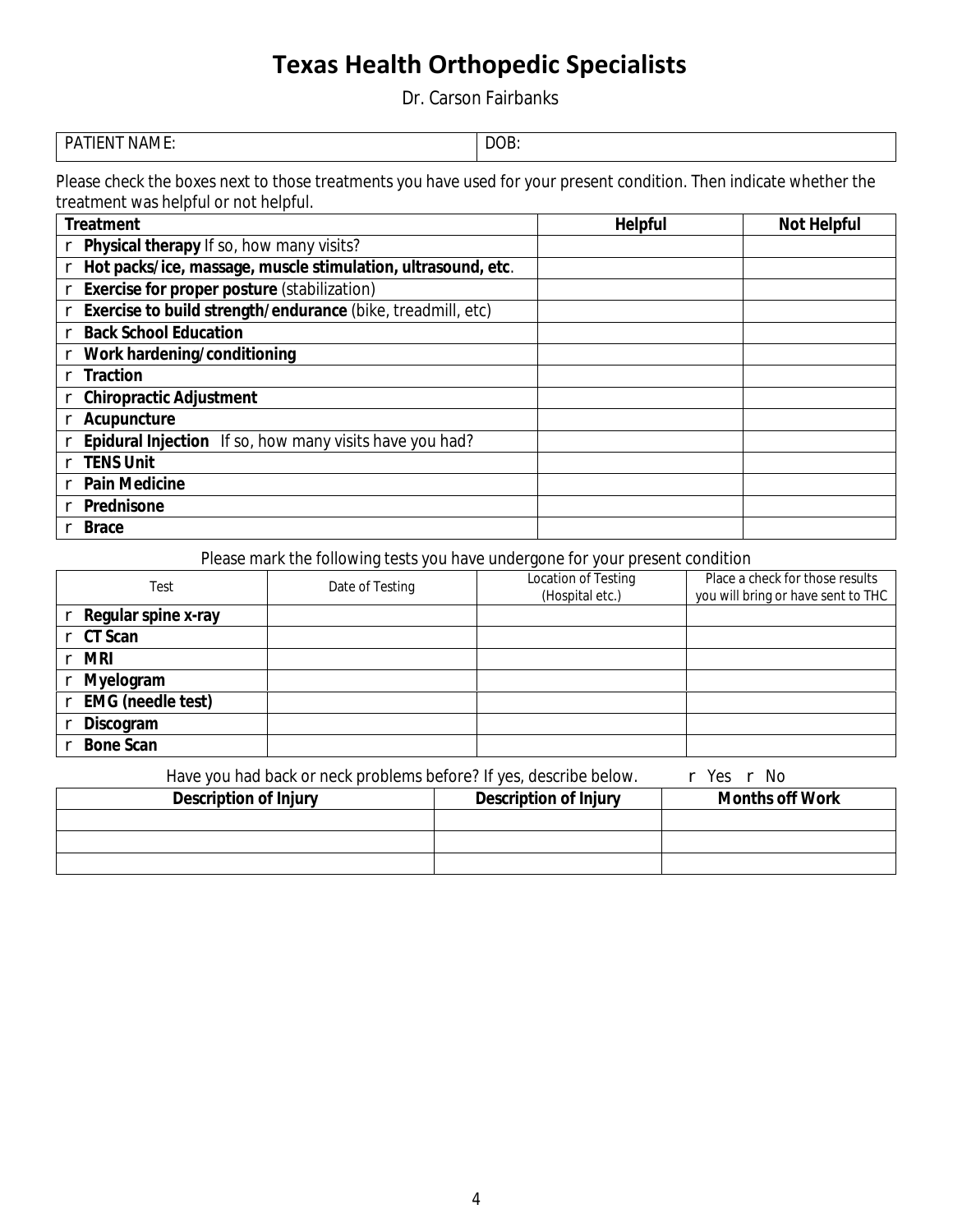Dr. Carson Fairbanks

| <b>PATIENT NAME:</b>                                                                                    |                                   | DOB:                                                                  |                                     |                                         |  |  |
|---------------------------------------------------------------------------------------------------------|-----------------------------------|-----------------------------------------------------------------------|-------------------------------------|-----------------------------------------|--|--|
| Have you had any previous surgeries on or relating to your neck or back?                                |                                   |                                                                       | r Yes                               | r No                                    |  |  |
| <b>Procedure</b>                                                                                        |                                   | <b>Date</b>                                                           |                                     | Surgeon                                 |  |  |
|                                                                                                         |                                   |                                                                       |                                     |                                         |  |  |
|                                                                                                         |                                   |                                                                       |                                     |                                         |  |  |
|                                                                                                         |                                   |                                                                       |                                     |                                         |  |  |
| What were your symptoms before your last surgery?                                                       |                                   |                                                                       |                                     |                                         |  |  |
| r Back pain only                                                                                        |                                   | r Neck pain only                                                      |                                     |                                         |  |  |
| Back pain and right leg pain                                                                            |                                   | r Neck and right arm pain                                             |                                     |                                         |  |  |
| <b>Back and left leg pain</b>                                                                           |                                   | r Neck and left arm pain                                              |                                     |                                         |  |  |
| <b>Back and pain in both legs</b>                                                                       |                                   | Neck and pain in both arms                                            |                                     |                                         |  |  |
| Did you improve after your last surgery?                                                                |                                   |                                                                       |                                     |                                         |  |  |
| How long were you better after your last surgery?                                                       |                                   |                                                                       |                                     |                                         |  |  |
| <b>Unknown</b>                                                                                          |                                   | $r$ 6 months                                                          | $r$ 2-3 years                       |                                         |  |  |
| 1 day                                                                                                   | r                                 | 6-12 months                                                           | $r$ 3-5 years                       |                                         |  |  |
| 1 month                                                                                                 | $r1$ year                         |                                                                       |                                     | $r$ more than 5 years                   |  |  |
| 3 months<br>r                                                                                           |                                   |                                                                       |                                     |                                         |  |  |
| What was your work status after your last surgery?                                                      |                                   |                                                                       |                                     |                                         |  |  |
| r Returned to same job                                                                                  |                                   |                                                                       |                                     |                                         |  |  |
| Returned to same job part-time or light duty                                                            |                                   |                                                                       |                                     |                                         |  |  |
| Retrained and worked at a new job                                                                       |                                   |                                                                       |                                     |                                         |  |  |
| <b>Never returned to work</b>                                                                           |                                   |                                                                       |                                     |                                         |  |  |
|                                                                                                         |                                   |                                                                       |                                     |                                         |  |  |
| List below all the physicians, chiropractors and clinics you have consulted for your present condition. |                                   | Date of 1 <sup>st</sup> visit                                         |                                     |                                         |  |  |
| <b>Name</b>                                                                                             | <b>Address</b>                    |                                                                       |                                     | <b>Date Last Visit</b>                  |  |  |
|                                                                                                         |                                   |                                                                       |                                     |                                         |  |  |
|                                                                                                         |                                   |                                                                       |                                     |                                         |  |  |
|                                                                                                         |                                   |                                                                       |                                     |                                         |  |  |
|                                                                                                         |                                   |                                                                       |                                     |                                         |  |  |
|                                                                                                         |                                   |                                                                       |                                     |                                         |  |  |
| How many hours of your usual work day do you spend?                                                     |                                   |                                                                       |                                     |                                         |  |  |
| Sitting:<br><b>Standing:</b>                                                                            | <b>Walking:</b>                   | Driving:                                                              | Lifting:                            | <b>How Heavy?</b>                       |  |  |
| Which type of duty are you currently working:                                                           |                                   | $r$ Light duty                                                        |                                     | $r$ Heavy duty                          |  |  |
| Do you want a different job?                                                                            |                                   | r Yes                                                                 |                                     | r No                                    |  |  |
| Do you plan to return to your job?<br>r Yes<br>r No                                                     |                                   |                                                                       |                                     |                                         |  |  |
|                                                                                                         |                                   |                                                                       |                                     |                                         |  |  |
| <b>Past Medical History</b>                                                                             |                                   | (Please check any of the following problems you have had in the past) |                                     |                                         |  |  |
| <b>Diabetes</b>                                                                                         | r Tuberculosis                    |                                                                       |                                     | r Difficulty in Bowel Movements         |  |  |
| <b>Heart Disease</b>                                                                                    | <b>Arthritis</b><br>r             |                                                                       | r                                   | <b>Prostatic Problems</b>               |  |  |
| <b>High Blood Pressure</b>                                                                              |                                   | <b>Hepatitis (Yellow Jaundice)</b>                                    |                                     | <b>Kidney Infections</b>                |  |  |
| <b>Cancer</b>                                                                                           | Asthma<br>r                       |                                                                       | r                                   | <b>Kidney Stones</b>                    |  |  |
| <b>Heart Attack</b>                                                                                     | <b>Stomach Ulcers</b><br>r        |                                                                       |                                     | <b>Swelling of Toe or Finger Joints</b> |  |  |
| <b>Seizure</b>                                                                                          | <b>Dizziness</b>                  |                                                                       | <b>Headaches</b>                    |                                         |  |  |
| <b>Loss of Consciousness</b>                                                                            | r                                 |                                                                       | <b>Infections</b><br>r              |                                         |  |  |
|                                                                                                         | <b>Fainting</b><br>r              |                                                                       |                                     |                                         |  |  |
| <b>Unexplained Weight Loss</b><br><b>Night Sweats</b><br>r                                              | <b>Difficulty Swallowing</b><br>r | <b>Change in Ability to Pass Urine</b>                                | r Depression<br><b>Strokes</b><br>r |                                         |  |  |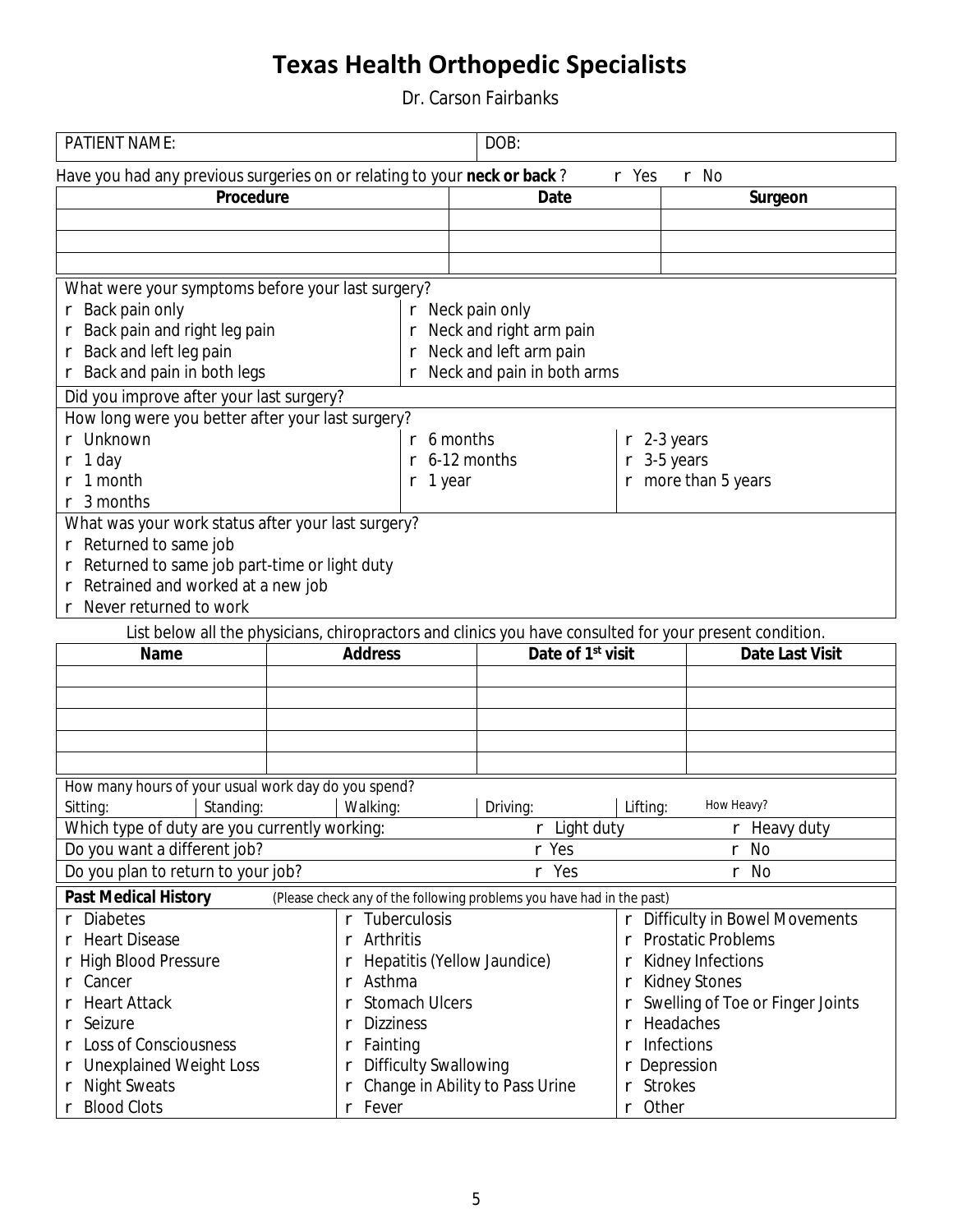Dr. Carson Fairbanks

| ------<br>PΔ<br>тп<br>ιM<br>N<br>--<br><br>$\mathbf{M}$<br>--- | <b>DOL</b><br>,,,,<br>$ -$ |
|----------------------------------------------------------------|----------------------------|

#### Please list **ALL PAST HOSPITALIZATIONS** and **ALL PAREVIOUS SURGERY**. If none, circle: NONE

| <b>Past Illnesses or Surgeries</b> | <b>Date</b> |
|------------------------------------|-------------|
|                                    |             |
|                                    |             |
|                                    |             |
|                                    |             |
|                                    |             |
|                                    |             |
|                                    |             |

#### **Medications**

Do you have any allergies to medications? If yes, which ones? r Yes r No

### Which medications are you currently using for your back or neck:

| <b>Medication</b> | # per day | <b>Medication</b> | # per day |
|-------------------|-----------|-------------------|-----------|
|                   |           |                   |           |
|                   |           |                   |           |
|                   |           |                   |           |
|                   |           |                   |           |

#### Which medications did you previously use for your back or neck:

| <b>Medication</b> | # per day | <b>Medication</b> | # per day |
|-------------------|-----------|-------------------|-----------|
|                   |           |                   |           |
|                   |           |                   |           |
|                   |           |                   |           |
|                   |           |                   |           |

#### Which medications are you taking for other problems? List all of your medications

| <b>Medication</b> | $#$ per day | <b>Medication</b> | # per day |
|-------------------|-------------|-------------------|-----------|
|                   |             |                   |           |
|                   |             |                   |           |
|                   |             |                   |           |
|                   |             |                   |           |

| <b>Social History</b>                                                     |            |                 |             |  |
|---------------------------------------------------------------------------|------------|-----------------|-------------|--|
| <b>Married</b><br>Are you?<br>Single<br>r                                 | r Divorced | r Widow/Widower |             |  |
| If married, what is the age, health                                       |            |                 |             |  |
| And occupation of your spouse?                                            | Age:       | <b>Health:</b>  | Occupation: |  |
| How much schooling have you completed?                                    |            |                 |             |  |
| r Completed less than high school                                         |            |                 |             |  |
| r Graduated from high school                                              |            |                 |             |  |
| Completed 1 to 3 year of college<br>$r_{\rm}$                             |            |                 |             |  |
| Graduated from a 2 year associate degree program or technical school<br>r |            |                 |             |  |
| Graduated from college (Bachelor's degree or equivalent)                  |            |                 |             |  |
| r Completed post-graduate or professional degree                          |            |                 |             |  |